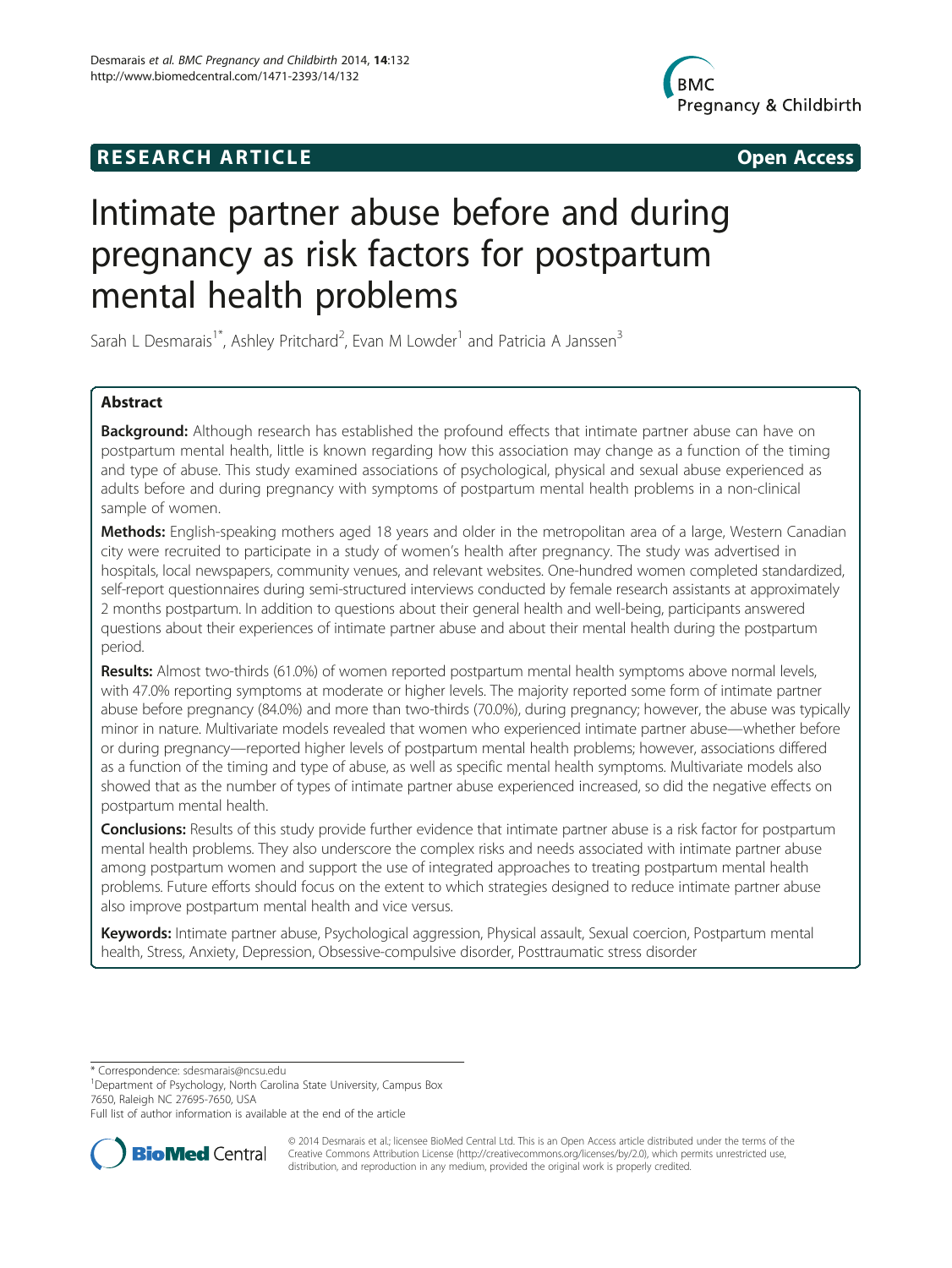#### Background

Postpartum mental health problems are major public health issues with significant implications for maternal and child health [\[1](#page-10-0)]. Indeed, this is the period during which women demonstrate the highest incidence of common mental disorders [\[2-4](#page-10-0)]. The most prevalent postpartum mental health problem is postpartum depression, affecting between 10% and 15% of new mothers [\[5](#page-10-0)-[7](#page-10-0)]. However, women also are at heightened risk postpartum for other mental health problems, such as generalized anxiety disorder, obsessive-compulsive disorder and posttraumatic stress disorder, as well as psychosis [\[8](#page-10-0)-[13](#page-10-0)]. Research has documented the profound effects untreated postpartum mental health problems can have on families and children [\[14](#page-10-0)]. Postpartum depression, for example, has been associated with early breastfeeding discontinuation [\[15\]](#page-10-0), and untreated mental health problems have been associated with bonding impairment and fewer positive parenting behaviors [\[16](#page-10-0)]. Moreover, impaired interactions between mother(s) and children have been associated with long-term impairments in children's cognitive and emotional development [\[14\]](#page-10-0). They also increase risk for maternal engagement in other risky behaviors, such as substance abuse and self-harm [[17,18\]](#page-10-0). As a result, there is a need for improved knowledge and identification of risk factors for postpartum mental health problems, such as intimate partner abuse [[19](#page-10-0)].

Intimate partner abuse includes "any behaviour within a current or past intimate relationship that involves (actual, attempted, or threatened) harm… that may impact or detract from the victim's physical, psychological, sexual, economic, or spiritual well-being" [[20](#page-10-0)]. Across studies, prevalence of intimate partner abuse during pregnancy has ranged anywhere from 0.9% to 20.1% [[21](#page-10-0)], with variability attributable to differences in study designs, such as inclusion criteria, sample characteristics, response rates, modes of inquiry, assessment tools, and operational definitions of intimate partner abuse [[22](#page-10-0)[,23\]](#page-11-0). Recent population-based studies have estimated the prevalence of physical and sexual violence during pregnancy to be between 8.5% and 10.9% [\[22,](#page-10-0)[24,25](#page-11-0)]. Overall, studies converge on the finding that risk for physical forms of intimate partner abuse is lower during pregnancy compared to other periods in women's lives [\[26,27\]](#page-11-0). However, some research suggests relative risk during pregnancy compared to other timeframes may differ by type of intimate partner abuse; for example, one study of 914 pregnant women treated in health clinics in Mexico found increases in rates of emotional abuse during pregnancy, but decreases in rates of physical and sexual abuse [\[28](#page-11-0)].

Importantly, the postpartum period may be a particularly vulnerable time for experiencing harms associated with intimate partner abuse, with many prior studies emphasizing the physical effects of intimate partner abuse on

maternal and child health [[29](#page-11-0)-[31](#page-11-0)]. A small but growing body of research describes postpartum mental health risks associated with intimate partner abuse [[32-35\]](#page-11-0). For example, a recent study found that women exposed to intimate partner abuse during pregnancy (including physical, sexual, emotional, financial and neglect) reported rates of depression, anxiety, and stress that were approximately twice the rates reported by mothers who did not experience intimate partner abuse [[36](#page-11-0)]. Another study reported that mothers of infants under 14 months reporting intimate partner abuse (defined as threat of physical harm, physical assault or forced sex) in the past 12 months (which may or may not have included pregnancy) were more likely to be diagnosed with depressive and panic disorders [\[9\]](#page-10-0). Examined much less frequently, psychological abuse in an intimate relationship also has been tied to depression during pregnancy [\[37\]](#page-11-0). Few studies, however, have reported effects of psychological aggression disaggregated from the effects of other forms of intimate partner abuse [[32\]](#page-11-0). Importantly, fear associated with intimate partner abuse during pregnancy—independent of the abuse itself—has physical (e.g., urinary incontinence) and psychological (e.g., anxiety) consequences [[38](#page-11-0)].

Despite advances in our understanding of the postpartum mental health risks associated with intimate partner abuse, extant findings are limited in several ways. For instance, the associations of psychological, physical and sexual intimate partner abuse with diverse postpartum mental health problems have been examined infrequently. When examined, studies have focused on one postpartum mental health problem, most commonly postpartum depression, to the exclusion of others [\[32](#page-11-0),[39\]](#page-11-0). When associations between intimate partner abuse and diverse postpartum mental health symptoms have been examined, researchers have focused on one type of abuse, typically physical assault [\[27\]](#page-11-0), or have combined findings across types of intimate partner abuse [[9](#page-10-0)]. In fact, a recent review found that more than two-thirds of existing studies report on the effects of physical violence on postpartum mental health, with fewer than half of the extant studies reporting effects by type of abuse [\[32\]](#page-11-0). In these studies, the definition of "postpartum" also has varied considerably within and between studies, ranging anywhere from one to 12 months or more after childbirth [[30,32,36,](#page-11-0)[9\]](#page-10-0); research, however, suggests the first three months postpartum is the highest risk period for the development of mental health problems [[8,](#page-10-0)[40,41\]](#page-11-0).

Additionally, few studies have compared the effects of intimate partner abuse experienced during different periods of women's lives—and before and during pregnancy, specifically—on postpartum mental health outcomes in the same sample of women [\[33,34](#page-11-0)]. This point should not be overlooked as intimate partner abuse may be differentially associated with postpartum mental health problems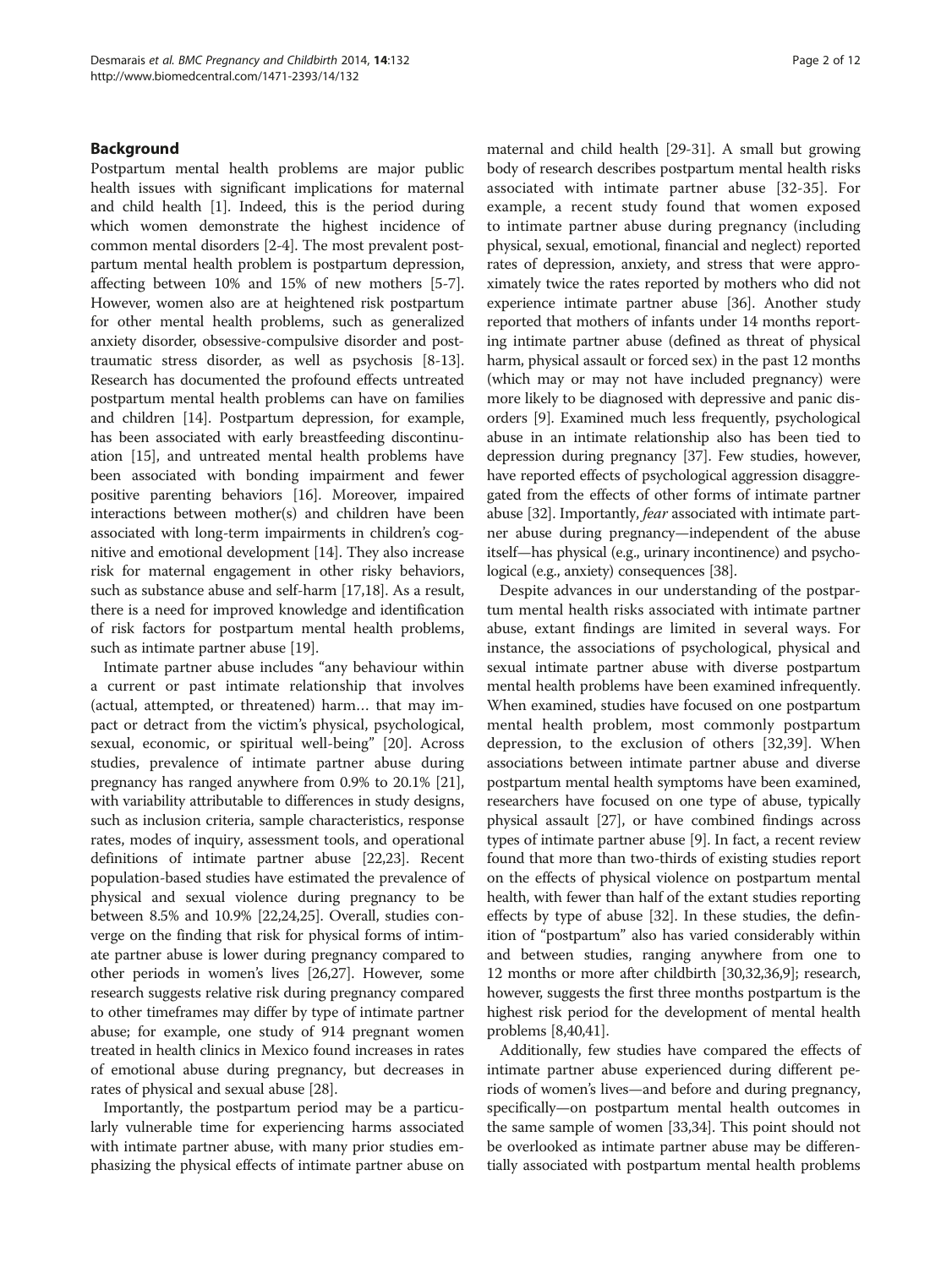as a function of the timing of abuse. To demonstrate, findings of a recent meta-analysis suggest that higher rates of postpartum depression may be associated with abuse experienced during compared to before pregnancy [[32](#page-11-0)]. When different time frames of abuse have been considered, study samples often comprised women already identified as being at-risk, such as urban, low income women [[39\]](#page-11-0) or first time, low income mothers [\[27\]](#page-11-0); as such, generalizability to other populations is unknown. Results of this meta-analysis also suggested differences in associations between intimate partner abuse and specific postpartum mental health problems: rates of postpartum depression appear to be higher than rates of anxiety among women who experienced intimate partner abuse at some time in their lives, though direct comparisons were not possible.

Importantly, an increased understanding of how associations between intimate partner abuse and postpartum mental health may differ as a function of the timing of abuse, type of abuse, and specific symptoms can be used to inform targeted intervention strategies. Thus, there is a need for research examining the differential effects of intimate partner abuse experienced before and during pregnancy on postpartum mental health outcomes in a non-clinical sample.

# The present study

To address these knowledge gaps, we explored the relationship between intimate partner abuse on postpartum mental health problems in a non-clinical, communitybased sample of new mothers using a cross-sectional, retrospective design. Specifically, we examined the effects of psychological, physical and sexual abuse experienced as adults before and during pregnancy on symptoms of stress, anxiety, depression, obsessive compulsive disorder and posttraumatic stress disorder within the first three months postpartum. Our specific research questions were:

- 1. Do women who have experienced intimate partner abuse as adults before or during pregnancy have higher levels of postpartum mental health symptoms than women who have not experienced intimate partner abuse during these time frames?
- 2. Do associations between intimate partner abuse and postpartum mental health symptoms differ as a function of the timing of abuse (i.e., before or during pregnancy), type of abuse (i.e., psychological, physical, or sexual), or specific mental health problem (stress, anxiety, depression, obsessive compulsive disorder, and posttraumatic stress disorder)?
- 3. Are there cumulative effects of intimate partner abuse on postpartum mental health symptoms, such that severity of postpartum mental health symptoms increases as women experience more types of abuse?

# **Methods**

The Research Ethics Boards of the University of British Columbia, the Children's and Women's Health Centre of British Columbia, and the Vancouver Coast Health Research Institute approved this study. All participants provided written informed consent.

# Study population and recruitment

The study population was English-speaking mothers aged 18 years and older in the metropolitan area of a large, western Canadian city who were within three months postpartum. Women were recruited to participate in a one-time interview of factors that may affect women's health and well-being after pregnancy. The study was advertised in area hospitals, local newspapers, and community venues frequented by new mothers (e.g., recreational centers, yoga and fitness studios, community centers, women's centers), as well as on websites targeting new mothers and on websites of other relevant organizations (e.g., community websites). The recruitment materials did not specify a focus on intimate partner abuse or mental health, but rather described a broad interest in experiences occurring before and during pregnancy that may be associated with health and well-being after pregnancy. In total, 100 women participated in the study.

# Measures

# Depression, Anxiety and Stress Scales (DASS-21)

The DASS-21 [[42](#page-11-0)] is a 21-item self-report questionnaire designed to measure the severity of a range of symptom common to depression, anxiety, and tension/stress. Each of the three DASS-21 scales contains seven items. Respondents use a 4-point scale to rate the extent to which they have experienced each state over the past week. Each item is scored from 0 (did not apply to me at all) to 3 (applied to me very much or most of the time). Scores for Depression, Anxiety and Stress are calculated by summing relevant item ratings and multiplying by a factor of two. Total scores are calculated in the same way, using all items. In the present study, reliability of the scale scores ranged from adequate ( $α = .67$  for Anxiety) to excellent ( $\alpha = .87$  for Stress). Reliability of the total scores was excellent ( $\alpha$  = .89).

Severity of symptomatology was calculated for each subscale following the guidelines provided by the DASS-21 developers [[42](#page-11-0)]. Specifically, for the Depression scale, scores from 0–9 indicate normal levels of depressive symptoms; scores of 10–13 indicate mild symptoms; scores of 14–20 indicate moderate symptoms; scores of 21–27 indicate severe symptoms; and scores greater or equal to 28 indicate extreme symptoms. For the Anxiety scale, scores from 0–7 indicate normal levels of depressive symptoms; scores of 8–9 indicate mild symptoms; scores of 10–14 indicate moderate symptoms; scores of 15–19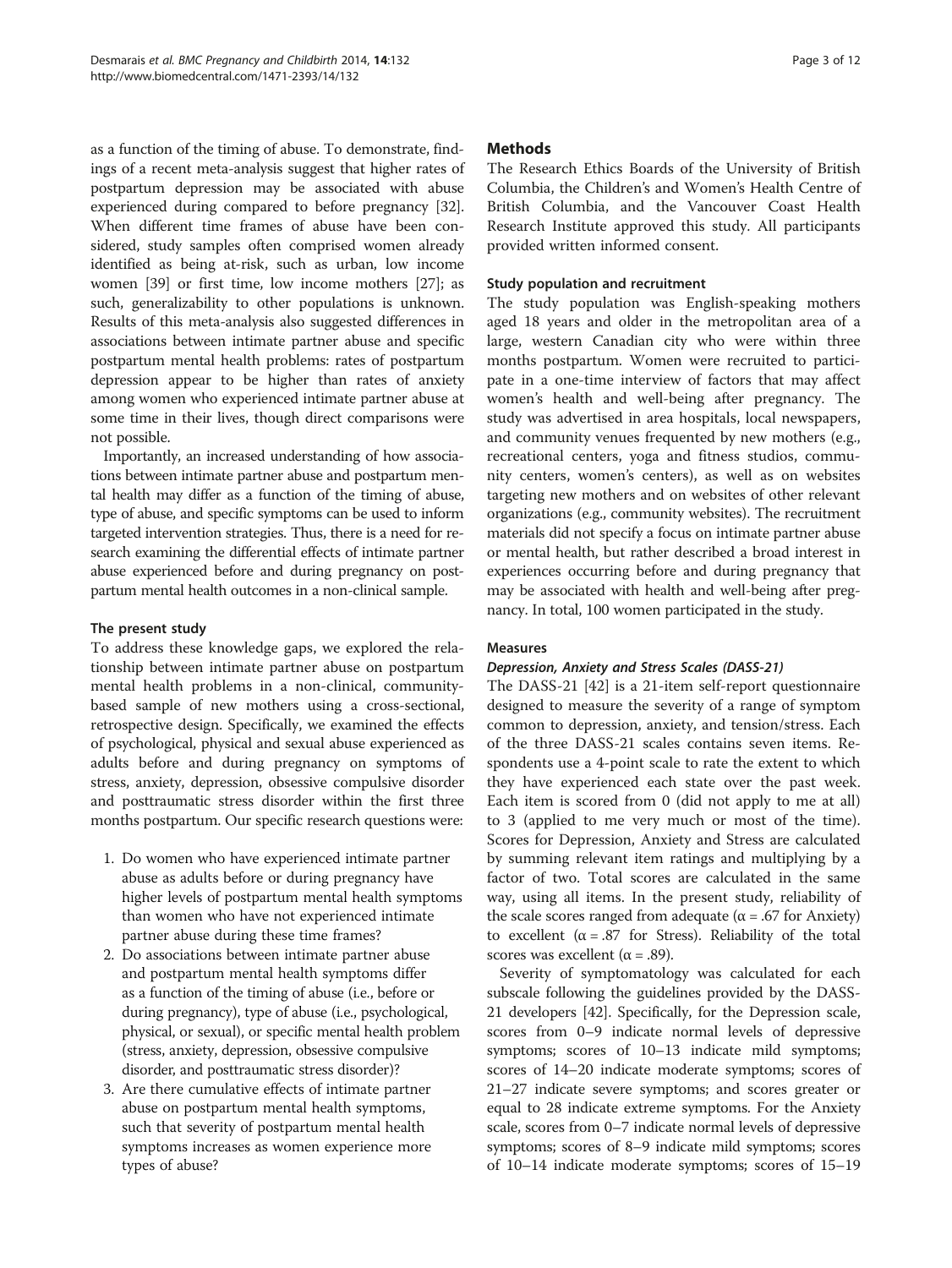indicate severe symptoms; and scores greater or equal to 20 indicate extreme symptoms. For the Stress scale, scores from 0–7 indicate normal levels of depressive symptoms; scores of 8–9 indicate mild symptoms; scores of 10–14 indicate moderate symptoms; scores of 15–19 indicate severe symptoms; and scores greater or equal to 20 indicate extreme symptoms.

#### Yale-Brown Obsessive-Compulsive Scale (YBOCS)

The YBOCS [\[43,44](#page-11-0)] measures the presence and severity of obsessive-compulsive disorder symptoms. The instrument is divided into the Obsessions scale and the Compulsions scale. For each scale, five aspects of obsessive and compulsive pathology are each rated on a scale ranging from 0 (no symptoms) to 4 (extreme symptoms): time spent, degree of interference, distress, resistance (greater resistance is assigned lower scores), and perceived control over the symptom. Subscale scores are summed to yield a total score. In the present study, reliability of the Obsessions and Compulsions scales was excellent (both  $\alpha = .90$ ), as was reliability of the total scores ( $\alpha$  = .93).

As for the DASS-21, severity of obsessive-compulsive disorder symptomatology can be calculated using the YBOCS total scores following the guidelines provided by the instrument developers [\[43,44\]](#page-11-0). Specifically, scores from 0–7 indicate subclinical levels of obsessive-compulsive disorder symptoms; scores of 8–15 indicate mild symptoms; scores of 16–23 indicate moderate symptoms; scores of 24–31 indicate severe symptoms; and scores greater or equal to 32 indicate extreme symptoms.

# Posttraumatic Stress Disorder Symptom Scale (PSS-SR)

The PSS-SR [[45\]](#page-11-0) is a 17-item self-report measuring posttraumatic stress disorder symptomatology which directly corresponds to Diagnostic and Statistical Manual of Mental Disorders-III-Revised (DSM-III-R) criteria. For all items, symptom frequency over the preceding two weeks is reported on a 4-point scale, where  $0 = not$ at all,  $1 =$  once per week,  $2 = 2$  to 4 times per week, and  $3 = 5$  or more times per week. A total score is obtained by summing each symptom rating [\[45](#page-11-0)]. Typically, total scores of 14 or greater indicate symptom severity consistent with posttraumatic stress disorder [\[46,47](#page-11-0)]. Scale scores are calculated by summing symptoms in the reexperiencing (4 items), avoidance (7 items), and arousal (6 items) clusters. In the present study, reliability of the scale scores was good ( $\alpha = .76-.80$ ) and reliability of the total scores was excellent ( $α = .90$ ).

# Conflict Tactics Scale Revised (CTS-2)

The CTS2 [[48\]](#page-11-0) is a self-report, behavioral measure of psychological aggression (8 items), physical assault (12 items), sexual coercion (7 items), physical injury

(6 items), and negotiation (6 items) occurring in the context of conflict between intimate partners. The 39 items are rated on a 8-point frequency scale (never, once, twice, 3–5 times, 6–10 times, 11–20 times, and more than 20 times, not in the past year but it did happen before) in terms of the respondent and her partner's behaviors. This study used the CTS2 items that assessed the partner's violent behaviors toward our participants. Because of our focus on intimate partner abuse rather than relationship behaviors more broadly, the negotiation scale items were excluded from analyses. Response options were modified to query whether or not the behavior occurred within each of two specified periods: as an adult before the woman became pregnant and during the pregnancy. Specifically, for each item, first participants were asked whether the behavior had occurred during pregnancy (yes, no), and second they were asked whether it had occurred at any point in her life prior to pregnancy (yes, no).

For each of the CTS2 scales used in this study, women were classified as having been victims of the particular type of abuse if they reported experiencing one or more of the scale items within the relevant time period. For example, a woman who reported having experienced one or more of the 8 psychological aggression items at some point prior to getting pregnant would be classified as having been a victim of psychological aggression before pregnancy. We then calculated overall prevalence (yes, no) and prevalence by type (psychological, physical, sexual) and severity (minor, severe) of intimate partner abuse for each time period following the guidelines detailed in the CTS2 coding manual [\[48](#page-11-0)]. We additionally created variables describing the number of types of intimate partner abuse experienced during each reference period, collapsing across participants who experienced 2 or 3 types of abuse due to small cell sizes (0, 1, 2 or 3). Reliability of the modified CTS2 scores was good to excellent ( $\alpha$  = .75 or greater).

# Procedures

Potential participants contacted us via secure phone or email, at which time they were screened for eligibility and interviews were scheduled. Participants completed the study measures during semi-structured, calendarbased interviews conducted by female research assistants at safe locations of the women's choice. Briefly, calendarbased interviews are the state-of-the-art in surveying and interviewing [\[49-51\]](#page-11-0). These methods require respondents to retrospectively report, using a calendar as a memory aid. Personally significant and easy-to-remember landmark dates are marked on the calendar to serve as temporal anchors [[50\]](#page-11-0). In the present study, the delivery date was used to calculate the approximate date of conception. These two dates then served as the primary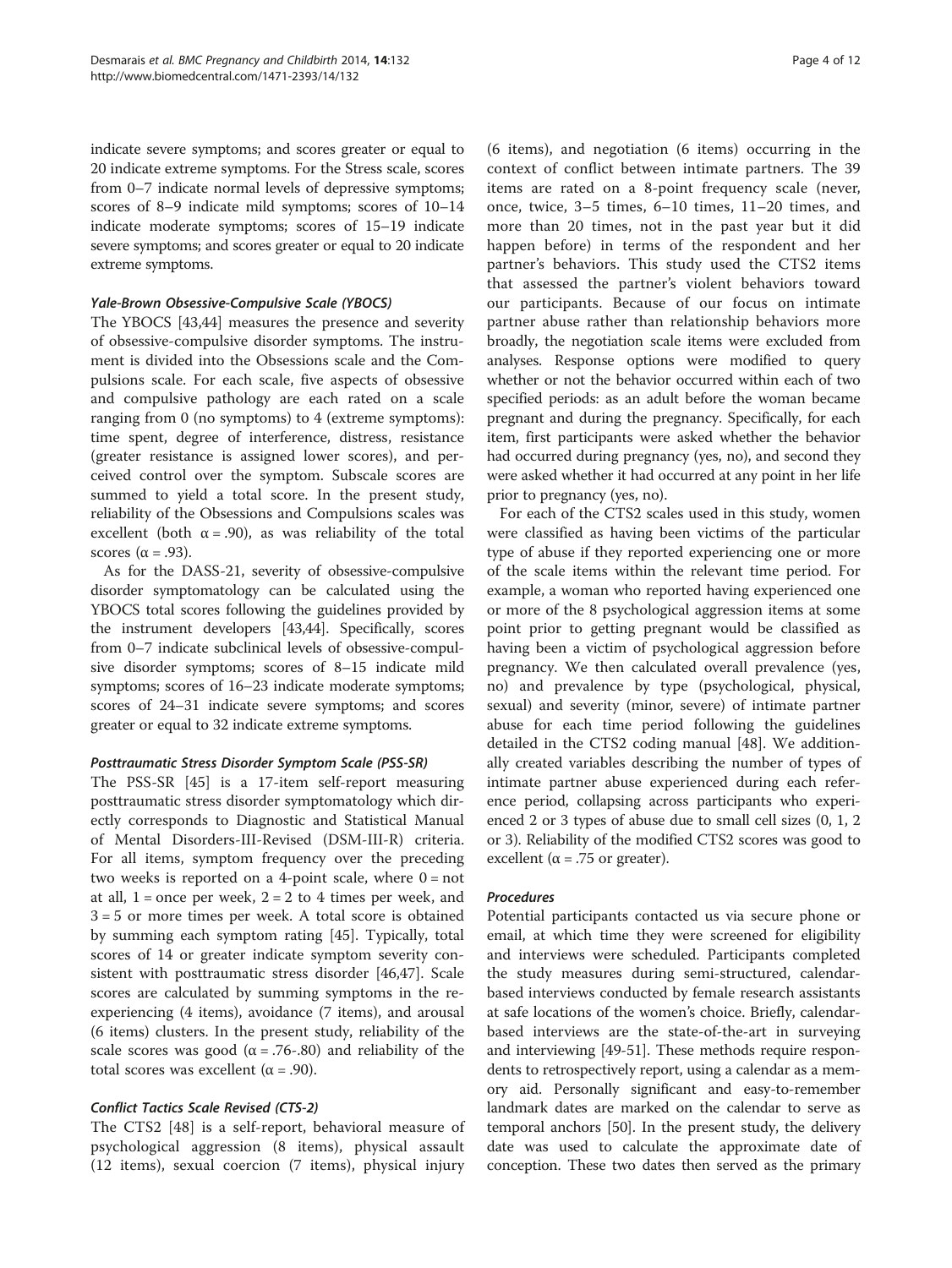temporal anchors. Additional anchors included dates of admission and discharge to the hospital.

Following the interviews, information regarding local mental health services and abuse resources (e.g., helpline phone numbers, shelter information, legal services, etc.) was provided as necessary. Women received an honorarium of \$20 for their participation, and up to \$5 for expenses associated with participation (e.g., parking, bus or cab fare).

#### Statistical analyses

We calculated descriptive statistics for all variables and conducted bivariate analyses to examine women's mean levels of postpartum mental health symptoms by their sociodemographic characteristics (participant age, race/ ethnicity, education, income, relationship status, and prior children) and by prevalence (yes, no) of each type of intimate partner abuse (psychological, physical, and sexual) both before pregnancy and during pregnancy. To answer our research questions, we then tested a series of multivariate analysis of covariance models. Specifically, to answer our first two research questions, we tested two multivariate analysis of covariance models with psychological, physical and sexual abuse (yes, no) as the dichotomous independent variables and symptoms of stress, anxiety, depression, obsessive-compulsive disorder, and posttraumatic stress disorder as the continuous dependent variables, controlling for participant characteristics. To answer our third research question, we tested two additional multivariate analysis of covariance models with number of types of intimate partner abuse experienced before and during pregnancy as the categorical predictors and symptoms of stress, anxiety, depression, obsessive-compulsive disorder, and posttraumatic stress disorder as the continuous dependent variables, again controlling for participant characteristics. Statistical significance was set at  $\alpha$  = .05. All analyses were conducted with IBM SPSS Statistics 21.

# **Results**

#### Descriptive statistics

Mean participant age was 32.47 years  $(SD = 4.97, \text{ range} =$ 20-49) and that of their babies was 2.01 months  $(SD =$ 1.32, range =  $0-5$ <sup>a</sup>. Almost half  $(41.0%)$  already had children (biological or otherwise). The majority of respondents (71.0%) and their partners (68.4%) were Caucasian; a substantial minority were Asian (13.0% and 11.2%, respectively), which is representative of the study area. Most (96.0%) had completed high school or equivalent, and were employed (82.0%), either part-time (17.0%) or full time (65.0%). Almost two-thirds reported familial incomes of \$60,000 or more (62.0%). All but five women (95.0%) were in a serious or committed relationship with the father of their new baby at the time of the interview.

Overall, almost two-thirds of women (61.0%) reported postpartum mental health symptoms that were above normal levels, with 47.0% reporting symptoms at moderate or higher levels. For stress, anxiety, depression, and obsessive-compulsive disorder, scores were above the normal range for 41.0%, 27.0%, 26.0%, and 32.0% of participants and in the clinical range for 30.0%, 20.0%, 14.0%, and 13.0% of participants, respectively. Almost one-quarter of women (22.0%) met diagnostic criteria for posttraumatic stress disorder.

The vast majority of participants reported experiencing some form of intimate partner abuse before their pregnancy (84.0%) and more than two-thirds (70.0%) reported experiencing intimate partner abuse during their pregnancy. Both before and during pregnancy, psychological aggression was most common (83.0% and 68.0%), followed by physical assault (20.0% and 12.0%) and then sexual coercion (15.0% and 12.0%). Minor abuse was more common than severe abuse in both reference periods; still, almost one-third (31.0%) of women reported severe psychological, physical and/or abuse before pregnancy, and 12.0% during pregnancy.

#### Bivariate analyses

Table [1](#page-5-0) shows postpartum mental health symptoms as a function of participant characteristics and prevalence of intimate partner abuse before and during pregnancy. Bivariate results revealed some differences in postpartum mental health symptoms as a function of participant characteristics. Significantly higher levels of anxiety and posttraumatic stress disorder symptoms were seen in women who had not completed their high school education compared to those who had completed at least high school. Significantly higher levels of anxiety and posttraumatic stress disorder symptoms also were seen in women whose annual household incomes were \$60,000 or greater compared to those whose annual household incomes were less than \$60,000. Women who were single showed significantly higher levels of stress, anxiety, depression, and posttraumatic stress disorder than women in relationships at the time of the interview. No significant differences in postpartum mental health symptoms were found as a function of age, race/ethnicity, or prior children; thus, these 3 participant characteristics will not be included as covariates in the multivariate analyses.

Bivariate comparisons also revealed that women who experienced intimate partner abuse—whether before or during pregnancy—reported significantly more postpartum mental health symptoms compared to those who did not experience intimate partner abuse. Psychological aggression before and during pregnancy was associated with postpartum stress. Psychological aggression during, but not before, pregnancy also was associated with symptoms of posttraumatic stress disorder. Physical assault and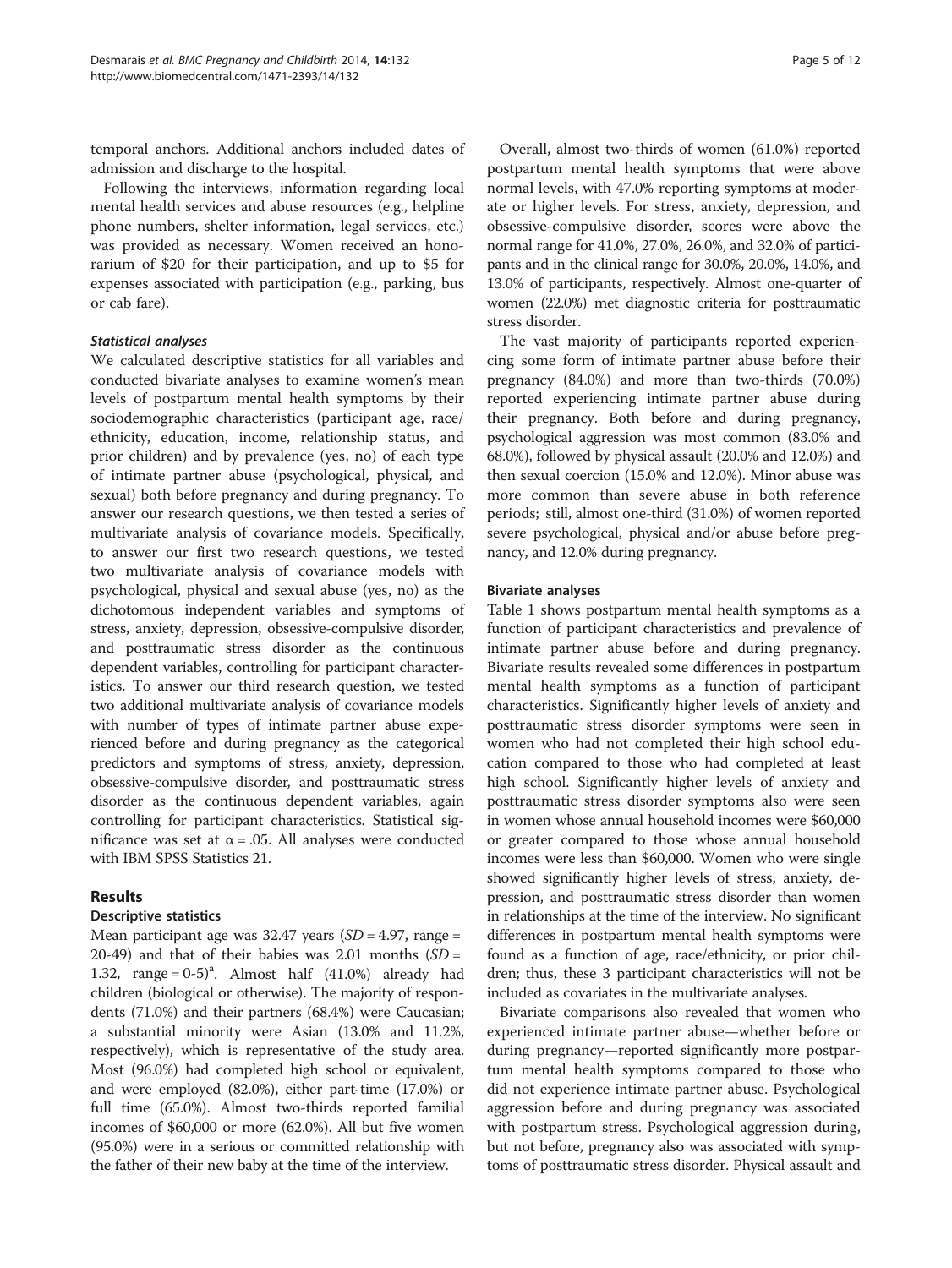|                                     | Postpartum mental health symptoms |             |         |              |                    |           |              |                |           |               |                 |              |               |             |              |
|-------------------------------------|-----------------------------------|-------------|---------|--------------|--------------------|-----------|--------------|----------------|-----------|---------------|-----------------|--------------|---------------|-------------|--------------|
| <b>Participant characteristics</b>  | <b>Stress</b>                     |             |         |              | Anxiety            |           | Depression   |                |           | <b>OCD</b>    |                 | <b>PTSD</b>  |               |             |              |
|                                     | M(SD)                             | 95% CI      |         | M(SD)        | 95% CI             | t         | M(SD)        | 95% CI         | t         | M(SD)         | 95% CI          | $\mathbf{r}$ | M(SD)         | 95% CI      | $\mathbf{t}$ |
| Age                                 |                                   |             |         |              |                    |           |              |                |           |               |                 |              |               |             |              |
| Less than 33 years ( $n = 50$ )     | 14.76 (9.78)                      | 11.98-17.54 | 0.43    | 5.72 (6.50)  | 3.87-7.57          | 1.29      | 5.88 (5.71)  | 4.26-7.50      | 0.24      | 5.90 (7.61)   | 3.74-8.06       | 0.46         | 7.58 (8.86)   | 5.06-10.10  | 0.27         |
| 33 years or older ( $n = 50$ )      | 13.96 (8.68)                      | 11.49-16.43 |         | 4.32 (4.03)  | 3.17-5.46          |           | 5.60(5.74)   | 3.97-7.23      |           | 5.26(6.12)    | 3.52-7.00       |              | 7.16(6.71)    | 5.25-9.07   |              |
| Race                                |                                   |             |         |              |                    |           |              |                |           |               |                 |              |               |             |              |
| Caucasian $(n = 71)$                | 14.85 (9.44)                      | 12.61-17.08 | 0.82    | 5.04(5.52)   | 3.74-6.35          | 0.06      | 5.77 (5.89)  | 4.38-7.17      | 0.09      | 6.42(7.43)    | 4.66-8.18       | 1.94         | 6.93(7.28)    | 5.21-8.65   | 0.88         |
| Other $(n = 29)$                    | 13.17 (8.66)                      | 9.88-16.47  |         | 4.97 (5.28)  | 2.96-6.97          |           | 5.66 (5.29)  | 3.64-7.67      |           | 3.52 (4.81)   | 1.69-5.35       |              | 8.45 (9.06)   | 5.00-11.86  |              |
| <b>Education</b>                    |                                   |             |         |              |                    |           |              |                |           |               |                 |              |               |             |              |
| Less than high school $(n = 4)$     | 17.50 (12.79)                     | 2.86-37.86  | 0.69    | 13.50 (9.57) | 1.73-28.73 3.35*** |           | 11.00(6.63)  | $0.44 - 21.55$ | 1.91      | 10.00 (10.10) | $6.07 - 26.07$  | 1.32         | 19.00 (14.90) | 4.71-42.71  | $3.17***$    |
| High school or greater ( $n = 96$ ) | 14.23 (9.10)                      | 12.39-16.07 |         | 4.67(4.96)   | 3.66-5.67          |           | 5.52 (5.59)  | 4.39-6.65      |           | 5.40(6.72)    | 4.03-6.76       |              | 6.89(7.13)    | 5.44-8.33   |              |
| <b>Annual Income</b>                |                                   |             |         |              |                    |           |              |                |           |               |                 |              |               |             |              |
| Less than \$60,000 ( $n = 21$ )     | 15.2 4 (8.40)                     | 11.41-19.06 | 0.18    | 8.29 (7.05)  | 5.08-11.50 3.34*** |           | 7.14(5.78)   | 4.51-9.77      | 1.05      | 6.29(8.29)    | 2.51-10.06 0.57 |              | 11.43 (9.76)  | 6.99-15.87  | $2.92***$    |
| \$60,000 or more ( $n = 62$ )       | 14.81 (9.68)                      | 12.35-17.26 |         | 3.87(4.49)   | 2.73-5.01          |           | 5.61(5.77)   | 4.15-7.08      |           | 5.31(6.32)    | 3.70-6.91       |              | 5.89(6.63)    | 4.20-7.57   |              |
| <b>Relationship Status</b>          |                                   |             |         |              |                    |           |              |                |           |               |                 |              |               |             |              |
| Single $(n=5)$                      | 22.40 (8.53)                      | 11.81-32.99 | $2.03*$ | 12.40 (6.07) | 4.87-19.93         | $3.27***$ | 12.40 (3.29) | 8.32-16.48     | $2.77***$ | 7.20 (7.33)   | 1.90-16.30 0.54 |              | 22.40 (8.44)  | 11.92-32.88 | $4.89***$    |
| In a relationship ( $n = 95$ )      | 13.94 (9.09)                      | 12.09-15.79 |         | 4.63(5.14)   | 3.58-5.68          |           | 5.39 (5.59)  | 4.25-6.53      |           | 5.49 (6.88)   | 4.09-6.90       |              | 6.58 (6.98)   | 5.16-8.00   |              |
| <b>Prior Children</b>               |                                   |             |         |              |                    |           |              |                |           |               |                 |              |               |             |              |
| No $(n = 59)$                       | 13.46 (9.33)                      | 11.03-15.89 | 1.18    | 4.68 (4.91)  | 3.40-5.96          | 0.75      | 5.22(5.45)   | 3.80-6.64      | 1.09      | 6.05(7.48)    | 4.10-8.00       | 0.82         | 6.59(7.29)    | 4.69-8.49   | 1.19         |
| Yes $(n = 41)$                      | 15.66 (8.99)                      | 12.82-18.50 |         | 5.51(6.13)   | 3.58-7.45          |           | 6.49(6.03)   | 4.58-8.39      |           | 4.90 (5.94)   | 3.03-6.78       |              | 8.49 (8.50)   | 5.80-11.17  |              |

# <span id="page-5-0"></span>Table 1 Bivariate comparisons of postpartum mental health symptoms by participant characteristics

Note. N = 100. OCD = obsessive-compulsive disorder. PTSD = posttraumatic stress disorder. Comparisons are t-tests of the mean scores on the postpartum mental health scales. \*p <.05. \*\*p <.01. \*\*\*p <.001.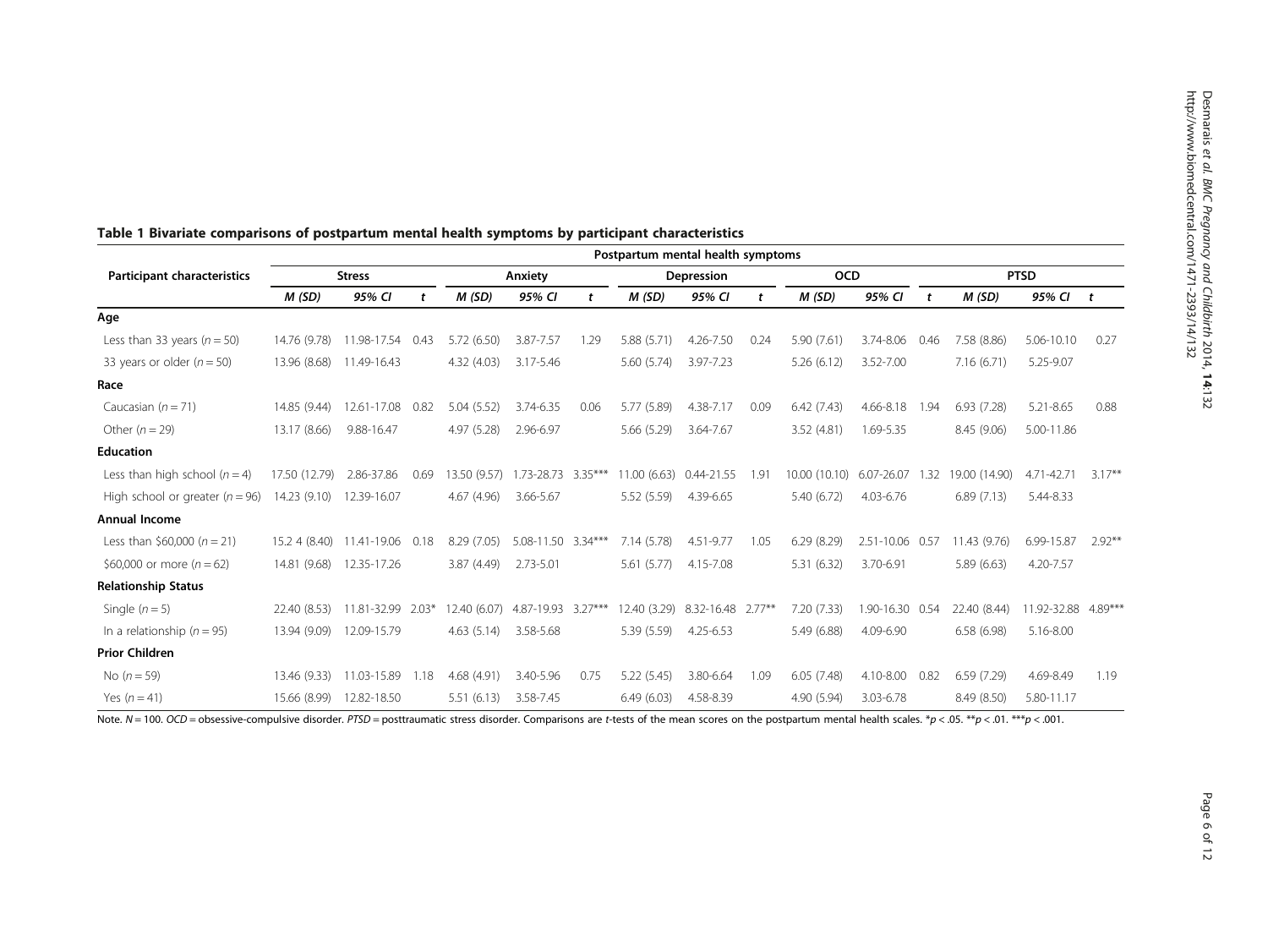sexual coercion before pregnancy were associated with symptoms of anxiety, obsessive-compulsive disorder and posttraumatic stress disorder. Physical assault before pregnancy additionally was associated with symptoms of depression. Physical assault and sexual coercion during pregnancy both were associated symptoms of obsessivecompulsive disorder; however, physical assault during pregnancy also was associated with posttraumatic stress disorder, whereas sexual coercion during pregnancy was associated with anxiety. Even when significant differences in postpartum mental health symptoms as a function of intimate partner abuse were not observed, there was nonetheless a trend for increased symptomatology among women who reported abuse. Finally, as the number of types of abuse reported before and during pregnancy increased, so did symptoms of obsessive-compulsive disorder and posttraumatic stress disorder. Number of types of abuse reported before, but not during, pregnancy additionally was associated with increased symptoms of anxiety.

#### Multivariate analyses

Table [2](#page-7-0) shows results of the multivariate analysis of covariance examining the effects of psychological, physical and sexual abuse before and during pregnancy (in separate models) on symptoms of stress, anxiety, depression, obsessive-compulsive disorder, and posttraumatic stress disorder, with education, annual income, and relationship status as covariates. Only the multivariate model of physical assault during pregnancy was significant (see Table [3](#page-8-0)). However, the corrected univariate models for both intimate partner abuse before and during pregnancy were significant for stress  $(F[6, 75] = 3.87, p < .05, \eta_p^2 = .18;$  and  $F[6, 75] = 2.99, p < .01, \eta_p^2 = .19$ , anxiety  $(F[6, 75] = 2.65,$  $p < .01$ ,  $\eta_p^2 = .24$ ; and  $F[6, 75] = 3.71$ ,  $p < .01$ ,  $\eta_p^2 = .23$ ), obsessive-compulsive disorder  $(F[6, 75] = 2.42, p < .05,$  $\eta_p^2 = .15$ ; and  $F[6, 75] = 3.77$ ,  $p < .01$ ,  $\eta_p^2 = .23$ ), and posttraumatic stress disorder  $(F[6, 75] = 5.69, p < .001,$  $\sqrt{\eta_p}^2$  = .31; and F[6, 75] = 8.29, p < .001,  $\eta_p^2$  = .30). The corrected univariate model for intimate partner abuse during, but not before, pregnancy additionally was significant for depression (*F*[6, 75] = 2.60, *p* < .05,  $\eta_p^2$  = .17).

Table [3](#page-8-0) shows results of the multivariate analysis of covariance models examining associations between psychological, physical and sexual abuse (yes, no) before and during pregnancy (in separate models) and symptoms of stress, anxiety, depression, obsessive-compulsive disorder, and posttraumatic stress disorder as the continuous dependent variables, with education, annual income, and relationship status as covariates. After accounting for the other types of abuse and the covariates, sexual coercion was the only type of abuse experienced before pregnancy that was associated with postpartum mental health symptoms; obsessive-compulsive disorder, specifically (see Table [3\)](#page-8-0). In contrast, all types of intimate partner abuse experienced during pregnancy were association with postpartum mental health symptoms. Psychological aggression during pregnancy showed independent effects on stress and posttraumatic stress disorder; physical assault during pregnancy showed independent effects on symptoms of depression, obsessive-compulsive disorder and posttraumatic stress disorder; and sexual coercion during pregnancy showed independent effects on symptoms of stress, depression, and posttraumatic stress disorder (see Table [3\)](#page-8-0).

Table [4](#page-9-0) shows results of the multivariate analysis of covariance models examining associations between the number of types of intimate partner abuse before and during pregnancy (in separate models) and symptoms of stress, anxiety, depression, obsessive-compulsive disorder, and posttraumatic stress disorder as the continuous dependent variables, with education, annual income, and relationship status as covariates. The multivariate model for abuse during, but not before pregnancy, was significant (see Table [4\)](#page-9-0). In terms of the specific postpartum mental health problems, univariate models indicated that symptoms of stress, obsessive-compulsive disorder and posttraumatic stress disorder increased with the number of types of abuse experienced, both before and during pregnancy (see Table [4](#page-9-0)).

# **Discussion**

The present study explored associations of psychological, physical and sexual intimate partner abuse among postpartum mental health in a non-clinical, community-based sample of new mothers using a retrospective, crosssectional design. Though many studies have examined associations between intimate partner abuse and postpartum mental health [\[32\]](#page-11-0), this study adds to the empirical literature by disaggregating effects of psychological, physical and sexual abuse experienced at two different times during women's lives, namely before and during pregnancy, on diverse postpartum mental health problems.

Multivariate analyses showed important differences in the impact of intimate partner abuse on postpartum mental health as a function of the type and timing of abuse. Psychology aggression during, but not before, pregnancy was associated with symptoms of stress and posttraumatic stress disorder, whereas sexual coercion, both before and during pregnancy, was associated with symptoms of obsessive-compulsive disorder. Physical assault during pregnancy appeared to have the greatest impact on postpartum mental health and was associated with depression, obsessive-compulsive disorder, and posttraumatic stress disorder when it occurred during pregnancy. However, we found no independent effects of physical assault before pregnancy on postpartum mental health, after accounting for psychological aggression,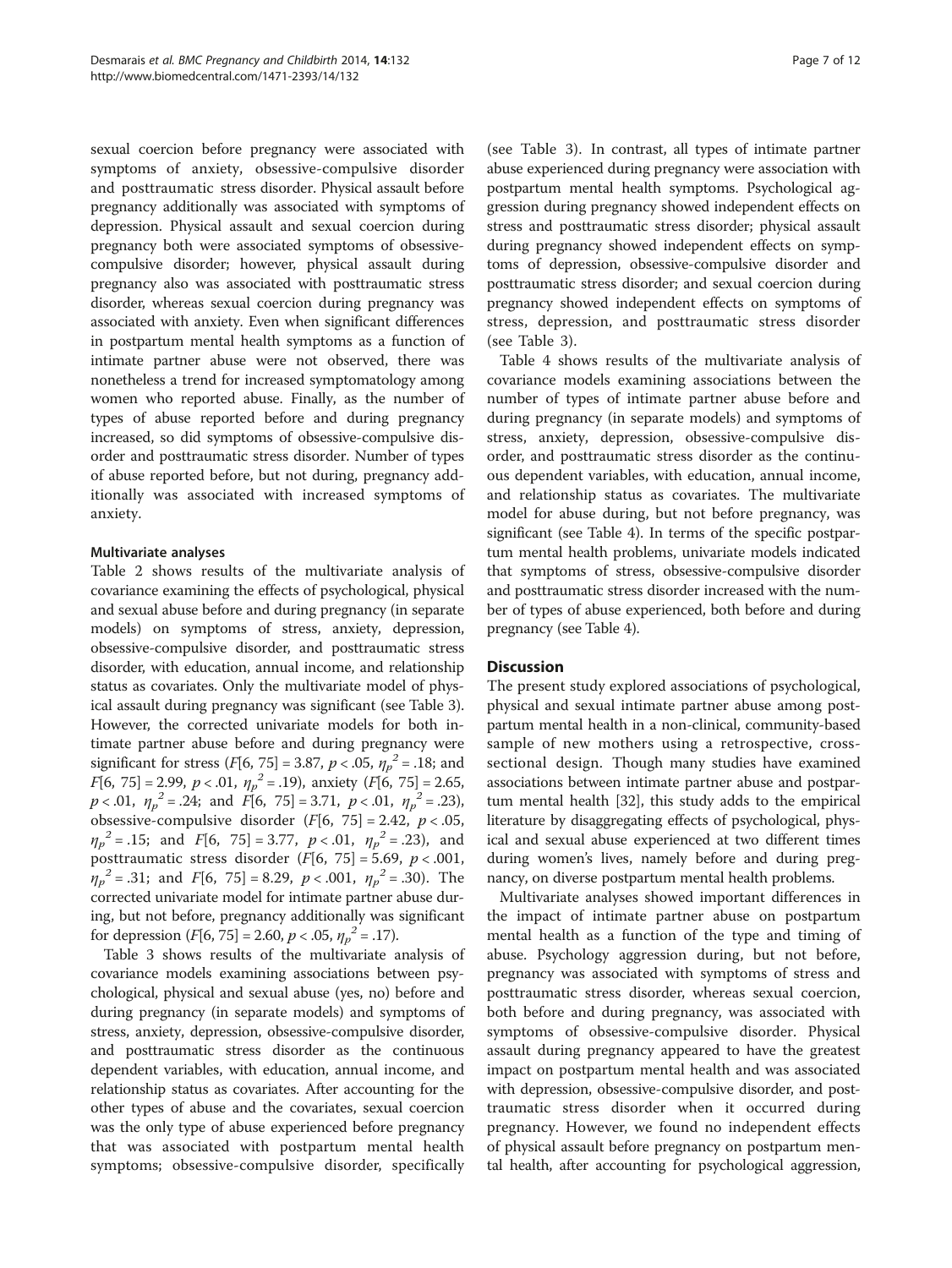|                          |               | Postpartum mental health symptoms |           |             |                        |           |             |            |         |              |               |            |              |               |           |
|--------------------------|---------------|-----------------------------------|-----------|-------------|------------------------|-----------|-------------|------------|---------|--------------|---------------|------------|--------------|---------------|-----------|
| Intimate partner abuse   | <b>Stress</b> |                                   |           |             | Anxiety                |           | Depression  |            |         | <b>OCD</b>   |               |            | <b>PTSD</b>  |               |           |
|                          | M(SD)         | 95% CI                            | t         | M(SD)       | 95% CI                 | t         | M(SD)       | 95% CI     | t       | M(SD)        | 95% CI        | t          | M(SD)        | 95% CI        | t         |
| Before pregnancy         |               |                                   |           |             |                        |           |             |            |         |              |               |            |              |               |           |
| Psychological aggression |               |                                   |           |             |                        |           |             |            |         |              |               |            |              |               |           |
| No $(n = 17)$            | 10.00 (8.00)  | 5.89-14.11                        | $2.18*$   | 3.29 (4.24) | 1.11-5.47              | 1.45      | 4.12(4.61)  | 1.75-6.49  | 1.29    | 3.12 (5.59)  | $0.24 - 5.99$ | 1.63       | 4.29(6.23)   | 1.09-7.50     | 1.80      |
| Yes $(n=83)$             | 15.25 (9.23)  | 13.24-17.27                       |           | 5.37 (5.60) | 4.15-6.60              |           | 6.07(5.86)  | 4.79-7.35  |         | 6.08(7.04)   | 4.55-7.62     |            | 8.00 (8.00)  | 6.25-9.75     |           |
| Physical assault         |               |                                   |           |             |                        |           |             |            |         |              |               |            |              |               |           |
| No $(n = 80)$            | 13.50 (9.01)  | 11.50-15.50                       | 1.89      | 4.47 (5.00) | 3.36-5.59              | $2.04*$   | 5.12(5.32)  | 3.94-6.31  | $2.20*$ | 4.75(6.24)   | 3.36-6.14     | $2.47*$    | 6.04(6.80)   | 4.52-7.55     | $3.61***$ |
| Yes $(n = 20)$           | 17.80 (9.42)  | 13.39-22.21                       |           | 7.20 (6.57) | 4.13-10.27             |           | 8.20(6.58)  | 5.12-11.28 |         | 8.90 (8.38)  | 4.98-12.82    |            | 12.70 (9.44) | 8.28-17.12    |           |
| Sexual coercion          |               |                                   |           |             |                        |           |             |            |         |              |               |            |              |               |           |
| No $(n = 85)$            | 13.74 (9.08)  | 11.78-15.70                       | 1.61      | 4.35 (4.68) | 3.34-5.36              | $3.05***$ | 5.44 (5.68) | 4.21-6.66  | 1.28    | 4.68 (5.92)  | 3.41-5.96     | $3.25***$  | 6.55(7.43)   | 4.95-8.16     | $2.55*$   |
| Yes $(n = 15)$           | 17.87 (9.46)  | 12.63-23.10                       |           | 8.80 (7.66) | 4.56-13.04             |           | 7.47 (5.68) | 4.32-10.61 |         | 10.67 (9.58) | 5.36-15.97    |            | 12.00 (8.60) | 7.24-16.76    |           |
| Number of types          |               |                                   |           |             |                        |           |             |            |         |              |               |            |              |               |           |
| 0 ( $n = 16$ )           | 10.12 (8.25)  | 5.73-14.52                        | $4.21*$   | 3.50 (4.29) | 1.21-5.79              | 1.05      | 4.00(4.73)  | 1.48-6.52  | 1.16    | 3.31(5.71)   | $0.27 - 6.36$ | $5.63***$  | 3.87(6.18)   | $0.58 - 7.17$ | $3.41*$   |
| $1(n=58)$                | 13.97 (8.60)  | 11.71-16.23                       |           | 4.38 (4.72) | 3.14-5.62              |           | 5.38 (5.43) | 3.95-6.81  |         | 4.67(5.64)   | 3.19-6.16     |            | 6.50(6.69)   | 4.74-8.26     |           |
| 2 or 3 $(n = 26)$        | 17.85 (10.10) | 13.77-21.93                       |           | 7.38 (6.83) | 4.63-10.14             |           | 7.62 (6.48) | 5.00-10.23 |         | 9.00(8.82)   | 5.44-12.56    |            | 11.46 (9.51) | 7.62-15.30    |           |
| During pregnancy         |               |                                   |           |             |                        |           |             |            |         |              |               |            |              |               |           |
| Psychological aggression |               |                                   |           |             |                        |           |             |            |         |              |               |            |              |               |           |
| No $(n = 32)$            | 11.31 (7.98)  | 8.44-14.19                        | $2.32*$   | 4.50 (4.74) | 2.79-16.19             | 0.66      | 5.06(4.60)  | 3.40-6.72  | 0.81    | 3.44 (5.45)  | 1.47-5.40     | $2.18*$    | 5.69 (7.78)  | 2.88-8.49     | 1.48      |
| Yes $(n=68)$             | 15.79 (9.45)  | 13.51-18.08                       |           | 5.26 (5.74) | 3.88-6.21              |           | 6.06(6.15)  | 4.57-7.55  |         | 6.59(7.27)   | 4.83-8.35     |            | 8.16(7.77)   | 6.28-10.04    |           |
| Physical assault         |               |                                   |           |             |                        |           |             |            |         |              |               |            |              |               |           |
| No $(n = 88)$            | 13.82 (8.99)  | 11.91-15.72                       | 1.61      | 4.80 (5.20) | 3.69-5.90              | 1.12      | 5.39(5.37)  | 4.25-6.52  | 1.70    | 4.81(6.23)   | 3.49-6.13     | $3.18***$  | 6.65(7.65)   | 5.03-8.27     | $2.57*$   |
| Yes $(n = 12)$           | 18.33 (10.19) | 11.86-24.81                       |           | 6.67(6.89)  | 2.29-11.05             |           | 8.33 (7.48) | 3.58-13.08 |         | 11.25 (8.85) | 5.62-16.88    |            | 12.67 (7.27) | 8.05-17.28    |           |
| Sexual coercion          |               |                                   |           |             |                        |           |             |            |         |              |               |            |              |               |           |
| No $(n = 88)$            | 13.75 (9.07)  | 11.83-15.67                       | 1.81      | 4.55 (4.83) | 3.52-5.57              | $2.42*$   | 5.55 (5.62) | 4.35-6.74  | 0.92    | 4.70 (5.98)  | 3.44-5.97     | $3.66***$  | 6.84(7.75)   | 5.20-8.48     | 1.85      |
| Yes $(n = 12)$           | 18.83 (9.40)  | 12.86-24.80                       |           | 8.50 (8.10) | 3.36-13.64             |           | 7.17 (6.29) | 3.17-11.17 |         | 12.00 (9.57) | 5.92-18.08    |            | 11.25 (7.53) | 6.46-16.04    |           |
|                          | M(SD)         | 95% CI                            | F         | M(SD)       | 95% CI                 | F         | M (SD)      | 95% CI     | F       | M (SD)       | 95% CI        | F          | M (SD)       | 95% CI        | F         |
| Number of types          |               |                                   |           |             |                        |           |             |            |         |              |               |            |              |               |           |
| 0 ( $n = 30$ )           | 11.60 (8.16)  | 8.55-14.65                        | $5.94***$ | 4.80 (4.74) | 3.03-6.57              | 1.68      | 5.20(4.66)  | 3.46-6.94  | 2.59    | 3.67(5.56)   | 1.59-5.74     | $11.46***$ | 5.70 (7.91)  | 2.74-8.66     | 7.91***   |
| 1 ( $n = 53$ )           | 14.19 (8.84)  | 11.75-16.63                       |           | 4.34 (5.02) | 2.96-5.72              |           | 5.25(5.66)  | 3.69-6.81  |         | 4.58 (5.67)  | 3.02-6.15     |            | 6.87 (7.47)  | 4.81-8.93     |           |
| 2 or 3 $(n = 17)$        | 19.76 (10.22) | 14.51-25.02                       |           |             | 7.53 (7.16) 3.85-11.21 |           | 8.24 (7.03) | 4.62-11.85 |         | 12.06 (8.80) | 7.53-16.58    |            | 11.88 (7.49) | 8.03-15.73    |           |

#### <span id="page-7-0"></span>Table 2 Bivariate comparisons of postpartum mental health symptoms by intimate partner abuse

Note.  $N = 100$ . OCD = obsessive-compulsive disorder. PTSD = posttraumatic stress disorder. Comparisons are t-tests or F-tests, as appropriate, of the mean scores on the postpartum mental health scales. \*p < .05. \*\*p < .01. \*\*\*p < .001.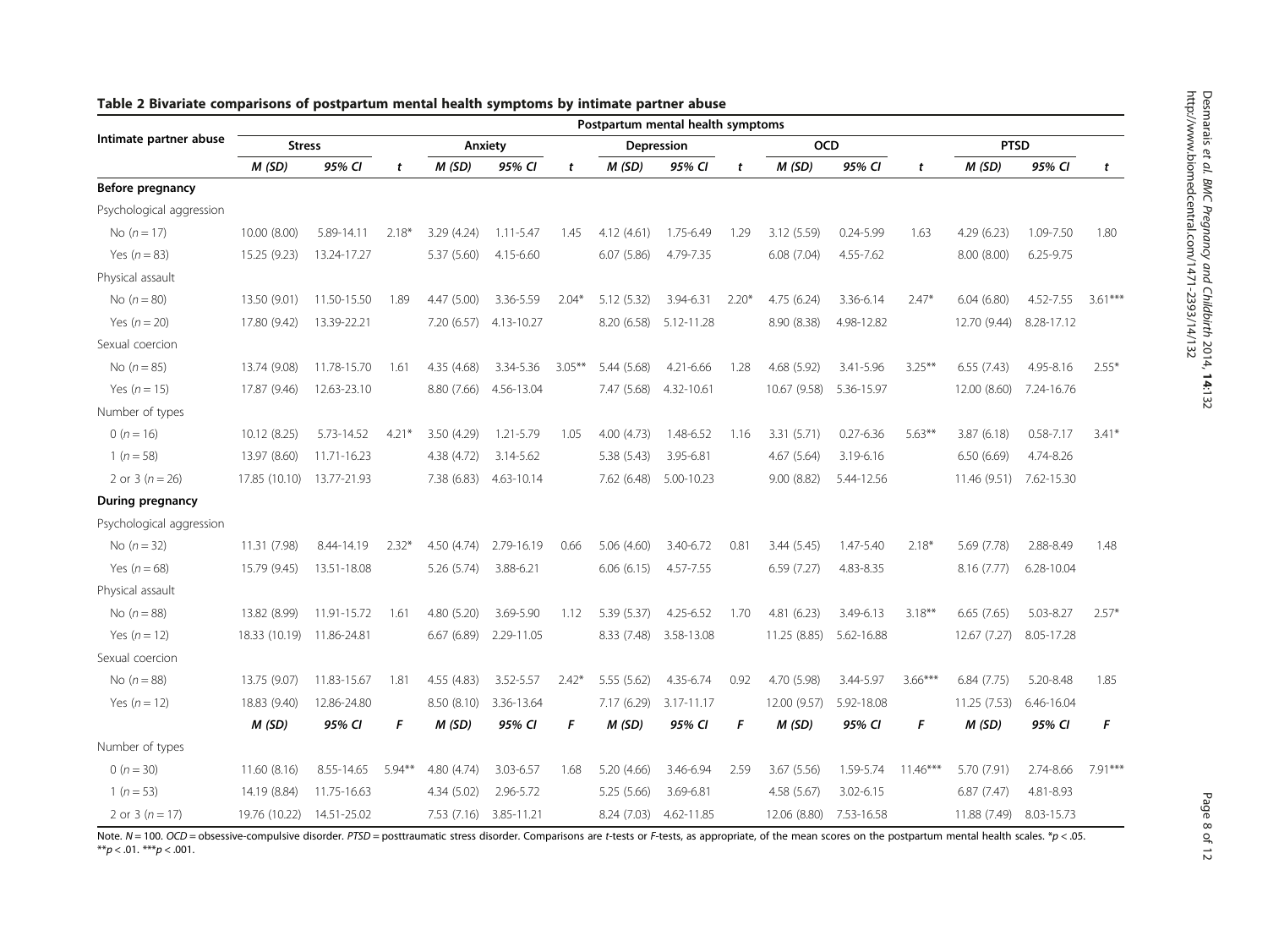|                                         | Univariate <sup>b</sup>         |            |               |            |         |                       |            |            |            |            |             |                    |
|-----------------------------------------|---------------------------------|------------|---------------|------------|---------|-----------------------|------------|------------|------------|------------|-------------|--------------------|
|                                         | <b>Multivariate<sup>a</sup></b> |            | <b>Stress</b> |            | Anxiety |                       | Depression |            | <b>OCD</b> |            | <b>PTSD</b> |                    |
|                                         | F                               | $\eta_p^2$ | F             | $\eta_p^2$ | F       | $\overline{\eta_p}^2$ | F          | $\eta_p^2$ | F          | $\eta_p^2$ | F           | ${\eta_{\rm p}}^2$ |
| Model 1                                 |                                 |            |               |            |         |                       |            |            |            |            |             |                    |
| Intimate partner abuse before pregnancy |                                 |            |               |            |         |                       |            |            |            |            |             |                    |
| Psychological aggression                | 1.19                            | .08        | 3.67          | .05        | 1.61    | .02                   | 0.73       | .01        | 1.49       | .02        | 3.27        | .04                |
| Physical assault                        | 1.48                            | .09        | 1.03          | .01        | 0.01    | .00                   | 3.53       | .04        | 3.37       | .04        | 3.00        | .04                |
| Sexual coercion                         | 2.01                            | .12        | 2.32          | .03        | 1.80    | .02                   | 0.01       | .00        | $4.78*$    | .06        | 0.02        | .00                |
| <b>Covariates</b>                       |                                 |            |               |            |         |                       |            |            |            |            |             |                    |
| Education                               | 0.47                            | .03        | 0.05          | .00        | 1.93    | .02                   | 0.59       | .01        | 0.28       | .00        | 0.15        | .00                |
| Annual income                           | 2.25                            | .14        | 0.64          | .01        | 2.02    | .03                   | 0.10       | .00        | 1.19       | .02        | 1.60        | .02                |
| Relationship status                     | 1.65                            | .10        | 3.44          | .04        | 1.96    | .02                   | 2.47       | .03        | 0.41       | .00        | $6.36*$     | .08                |
| Model 2                                 |                                 |            |               |            |         |                       |            |            |            |            |             |                    |
| Intimate partner abuse during pregnancy |                                 |            |               |            |         |                       |            |            |            |            |             |                    |
| Psychological aggression                | 2.03                            | .12        | $4.15*$       | .05        | 0.68    | .01                   | 0.56       | .01        | 1.53       | .02        | $7.41***$   | .09                |
| Physical assault                        | $2.86*$                         | .17        | 1.55          | .02        | 0.23    | .00                   | $5.59*$    | .07        | $7.16***$  | .09        | $7.48**$    | .09                |
| Sexual coercion                         | 2.24                            | .14        | 2.63          | .03        | 1.65    | .02                   | 0.02       | .00        | $7.31***$  | .09        | 0.09        | .00                |
| <b>Covariates</b>                       |                                 |            |               |            |         |                       |            |            |            |            |             |                    |
| Education                               | 0.49                            | .03        | 0.01          | .00        | 1.44    | .02                   | 0.61       | .01        | 0.10       | .00        | 0.01        | .00                |
| Annual income                           | 2.04                            | .13        | 0.64          | .01        | 1.59    | .02                   | 0.53       | .01        | 2.40       | .03        | 0.79        | .01                |
| Relationship status                     | $3.51***$                       | .20        | $8.64***$     | .10        | 3.38    | .04                   | $7.24***$  | .09        | 1.17       | .01        | $17.24***$  | .19                |

#### <span id="page-8-0"></span>Table 3 Multivariate analyses of covariance of prevalence of intimate partner abuse predicting postpartum mental health problems

Note. Intimate partner abuse variables are the dichotomous predictors (yes, no). Postpartum mental health variables are the continuous outcomes. OCD = obsessive-compulsive disorder. PTSD = posttraumatic stress disorder. Multivariate F ratios were generated from Wilks' Lambda's statistic. <sup>a</sup>Multivariate df = 5, 71.<br><sup>b</sup>Univariate df = 1, 75, p<sup>2</sup> = partial eta-couared \*p Univariate  $df = 1$ , 75.  $\eta_p^2 =$  partial eta-squared.  $p < .05$ .  $\frac{1}{100} < .01$ .  $\frac{1}{100} < .001$ .

sexual coercion, participant education, annual income, and relationship status. This latter finding is inconsistent with prior studies and may be attributable to the failure of most extant research to account for experiences of non-physical types of intimate partner abuse in their models [\[32\]](#page-11-0).

Consistent with the findings of prior meta-analytic work, we observed stronger associations between abuse experienced during compared to before pregnancy [\[32](#page-11-0)], though we extended this pattern of results from depression and posttraumatic stress disorder to stress and obsessive-compulsive disorder and posttraumatic stress disorder. In contrast with prior research, associations between intimate partner abuse (any type) and symptoms of postpartum anxiety were not significant after controlling for participant education, annual income, and relationship status [[32](#page-11-0)]. Multivariate analyses also showed that risk for postpartum mental health problems—specifically, stress, obsessive-compulsive disorder and posttraumatic stress disorder—increases as the number of types of intimate partner abuse increases. To our knowledge, this is the first study to demonstrate the cumulative effects of intimate partner abuse on postpartum mental health.

Our results build upon prior empirical evidence linking exposure to psychological intimate partner abuse with postpartum mental health problems [\[37,52](#page-11-0)]; indeed, psychological aggression during pregnancy was associated with higher rates of both stress and posttraumatic stress disorder. Given the high rates of exposure and mental health sequelae, there is need to conduct routine screening for non-physical forms of abuse during pregnancy. Moreover, results suggest that knowledge of whether women have experienced psychological, physical and/or sexual abuse in an intimate relationship may assist health care professionals to target postpartum mental health treatment and intervention efforts.

This is one of the few studies to examine associations between intimate partner abuse and postpartum mental health in a non-clinical as opposed to a hospital, clinic or at-risk sample. Our analyses have revealed high rates of intimate partner abuse and postpartum mental health problems. More than two-thirds of women in this nonclinical sample reported elevated levels of postpartum mental health symptoms, and almost half reported symptoms that were moderate in severity or higher. These rates are slightly higher but generally in keeping with those reported elsewhere [[3,5,7,10](#page-10-0),[13](#page-10-0)]. In contrast, rates of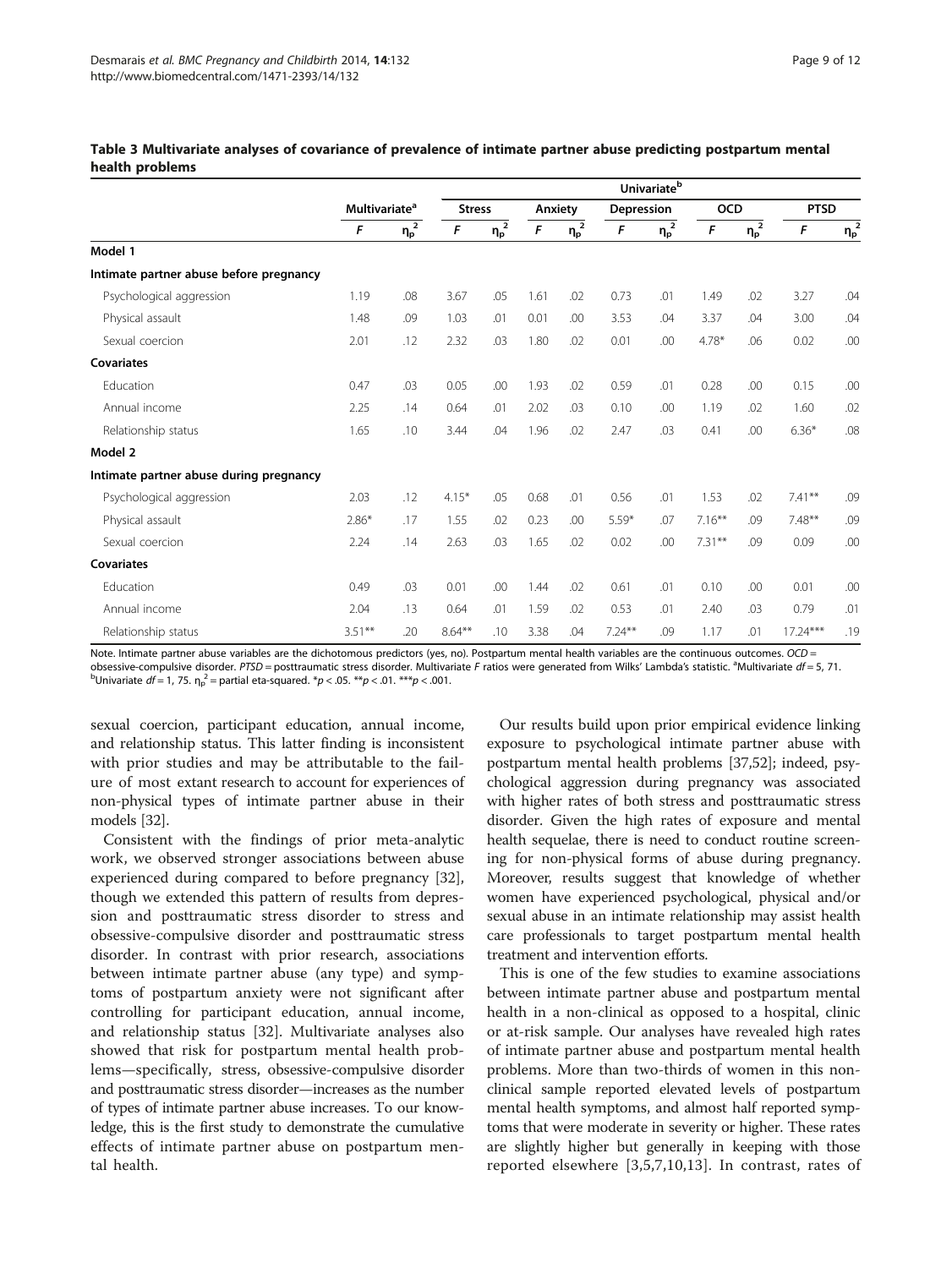|                                         |                                 |            | Univariate <sup>b</sup> |            |         |                                        |            |                       |            |                       |             |                    |  |  |
|-----------------------------------------|---------------------------------|------------|-------------------------|------------|---------|----------------------------------------|------------|-----------------------|------------|-----------------------|-------------|--------------------|--|--|
|                                         | <b>Multivariate<sup>a</sup></b> |            | <b>Stress</b>           |            | Anxiety |                                        | Depression |                       | <b>OCD</b> |                       | <b>PTSD</b> |                    |  |  |
|                                         | F                               | $\eta_p^2$ | F                       | $\eta_p^2$ | F       | $\overline{\mathbf{2}}$<br>$n_{\rm p}$ | F          | $\overline{\eta_p}^2$ | F          | $\overline{\eta_p}^2$ | F           | ${\eta_{\rm p}}^2$ |  |  |
| Model 1                                 |                                 |            |                         |            |         |                                        |            |                       |            |                       |             |                    |  |  |
| Intimate partner abuse before pregnancy |                                 |            |                         |            |         |                                        |            |                       |            |                       |             |                    |  |  |
| Number of types                         | 1.76                            | .11        | $4.21*$                 | .10        | 1.05    | .03                                    | 1.16       | .03                   | $5.63***$  | .13                   | $3.41*$     | .08                |  |  |
| <b>Covariates</b>                       |                                 |            |                         |            |         |                                        |            |                       |            |                       |             |                    |  |  |
| Education                               | 0.48                            | .03        | 0.03                    | .00        | 1.73    | .02                                    | 0.68       | .01                   | 0.16       | .00                   | 0.20        | .00                |  |  |
| Annual income                           | $2.40*$                         | .14        | 0.18                    | .00        | 3.43    | .04                                    | 0.00       | .00                   | 0.13       | .00                   | 2.64        | .03                |  |  |
| Relationship status                     | 1.96                            | .12        | 2.84                    | .04        | 1.40    | .02                                    | 3.16       | .04                   | 0.90       | .01                   | $7.25***$   | .09                |  |  |
| Model 2                                 |                                 |            |                         |            |         |                                        |            |                       |            |                       |             |                    |  |  |
| Intimate partner abuse during pregnancy |                                 |            |                         |            |         |                                        |            |                       |            |                       |             |                    |  |  |
| Number of types                         | $3.51***$                       | .20        | $5.94***$               | .13        | 1.68    | .04                                    | 2.59       | .06                   | $11.46***$ | .23                   | $7.91***$   | .17                |  |  |
| Covariates                              |                                 |            |                         |            |         |                                        |            |                       |            |                       |             |                    |  |  |
| Education                               | 0.53                            | .03        | 0.00                    | .00        | 1.81    | .02                                    | 0.65       | .01                   | 0.16       | .00                   | 0.04        | .00                |  |  |
| Income                                  | 2.27                            | .14        | 0.32                    | .00        | 2.69    | .03                                    | 0.09       | .00                   | 0.55       | .01                   | 2.28        | .03                |  |  |
| Relationship Status                     | $3.24*$                         | .18        | $8.19***$               | .10        | 3.08    | .04                                    | $6.24*$    | .08                   | 0.35       | .00                   | 15.98***    | .17                |  |  |

#### <span id="page-9-0"></span>Table 4 Multivariate analyses of covariance of number of types of intimate partner abuse predicting postpartum mental health problems

Note. Intimate partner abuse variables are the categorical predictors (0, 1, 2 or 3). Postpartum mental health variables are the continuous outcomes. OCD = obsessive-compulsive disorder. PTSD = posttraumatic stress disorder. Multivariate F ratios were generated from Wilks' Lambda's statistic. <sup>a</sup>Multivariate df = 5, 72.<br><sup>b</sup>Univariate df = 1, 76, p<sup>2</sup> = partial eta-couared, \* Univariate df = 1, 76.  $\eta_p^2$  = partial eta-squared.  $* p < .05$ .  $** p < .01$ .  $*** p < .001$ .

intimate partner abuse, both before and during pregnancy, were notably higher than those reported in recent population-based research [\[22,](#page-10-0)[24](#page-11-0),[25](#page-11-0)]. Inconsistencies may be attributable to measurement differences: we used a modified version of the CTS-2 to measure intimate partner abuse, whereas most prior work has relied on measures with fewer items and/or that are restricted to moderate to severe intimate partner abuse [\[27](#page-11-0)]. Studies employing the CTS-2 tend to find higher rates of intimate partner abuse compared to those using other measures [[23](#page-11-0)]. Additionally, most studies have focused on physical intimate partner abuse, our operational definition included not only physical assault, but also psychological aggression and sexual coercion [\[21,](#page-10-0)[32](#page-11-0)]. Indeed, examining severe physical intimate partner abuse alone, we see rates more consistent with those reported in prior research [[22](#page-10-0)[,27,29\]](#page-11-0). Finally, we took great care to establish rapport with participants prior to interview administration and the questions regarding postpartum mental health and intimate partner abuse were placed about two-thirds of the way through the interview; these two strategies may have increased the degree to which women were willing to disclose their experiences.

The present study is limited in several ways. First, the data are cross-sectional and do not afford longitudinal analyses of the effects of intimate partner abuse on women's mental health over time. Future research should examine the long-term unique and cumulative impact of psychological, physical and sexual intimate

partner abuse on maternal and child health over time. Second, we employed convenience sampling; generalizability of experiences reported by women who volunteered for a study on health after pregnancy is unknown. Third, our sample was relatively small and power to detect significant associations in our analyses may be limited. Fourth, we focused on whether or not women experienced intimate partner abuse, rather than frequency of intimate partner abuse over time. Fourth, our data were derived from retrospective, self-reports and may be susceptible to recall bias and errors, as well as social desirability [\[23\]](#page-11-0). Yet, retrospective, self-report has been shown to be a valid and reliable method for collecting sensitive data, including reports of postpartum mental health problems [[53](#page-11-0)] and intimate partner abuse during the perinatal period [\[54\]](#page-11-0). Fifth, and finally, our data on intimate partner abuse experienced before and during pregnancy were collected at the same time. The ideal approach would have been to interview women at multiple times before and during the perinatal period; however, this was not possible. To enhance the quality of data given our study constraints, we employed a calendar-based interviewing approach, which has been shown to increase reliability and validity of retrospective, behavioral reports [[49](#page-11-0)-[51](#page-11-0)].

# Conclusion

Results of this study provide further evidence that intimate partner abuse is a risk factor for postpartum mental health problems. A majority of women, even in a non-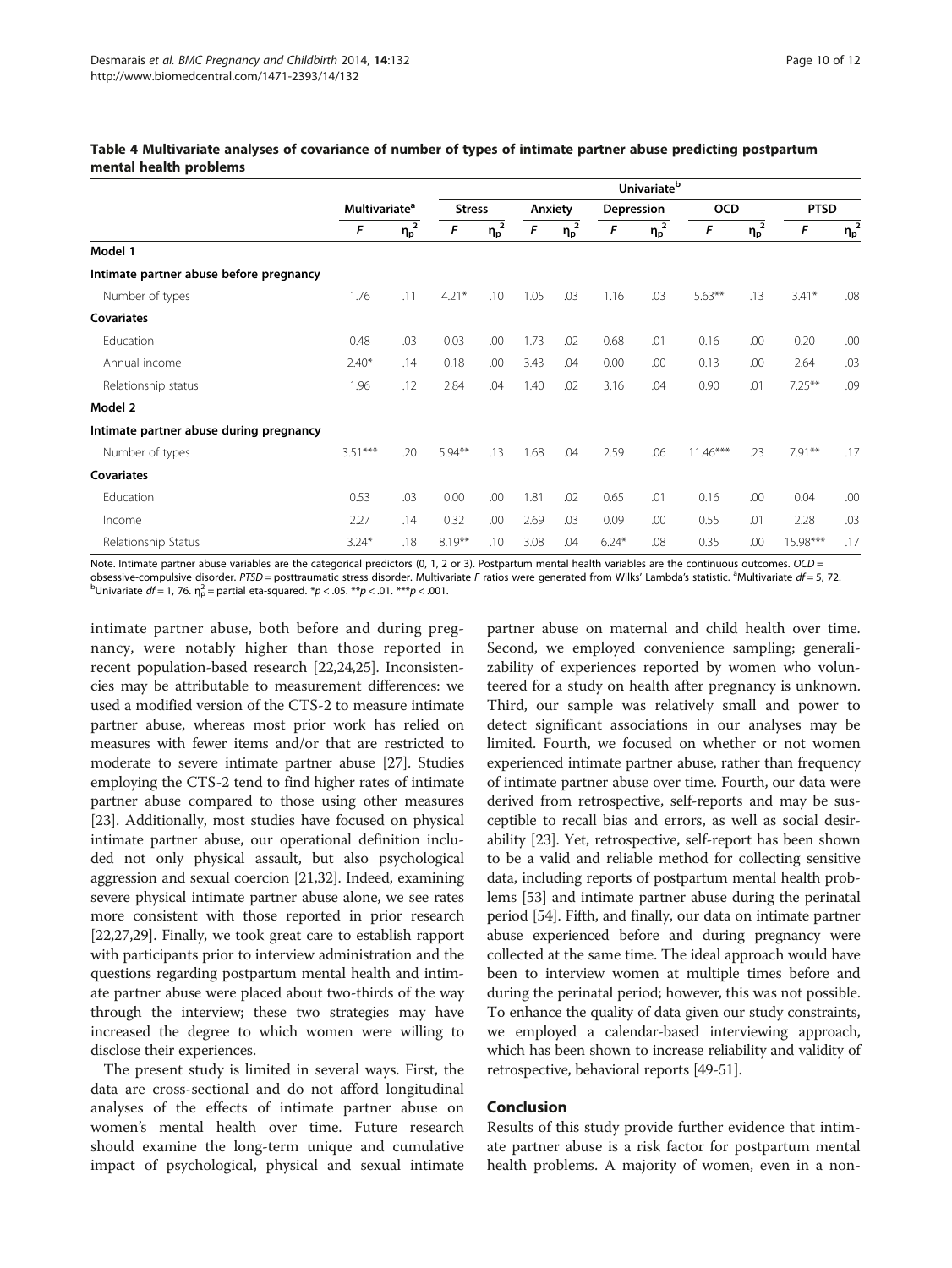<span id="page-10-0"></span>clinical, community-based sample, retrospectively reported experiences of intimate partner abuse that occurred both before and during pregnancy. As such, there is a critical need for the development, implementation and evaluation of strategies designed to reduce intimate partner abuse during the perinatal period. The perinatal period presents a unique opportunity to identify women who may be at risk for both intimate partner abuse, as well as postpartum mental health problems, because it brings otherwise healthy women contact with health care providers [9]. However, in contrast to the significant body of research evaluating screening and assessment strategies, there is a dearth of empirical evidence supporting the effectiveness of intimate partner abuse intervention and prevention strategies [\[55\]](#page-11-0); this remains an important avenue for future research.

#### **Endnote**

Though women were recruited within 0–3 months postpartum, some interviews were completed after 3 months postpartum ( $n = 12$ ) due to scheduling conflicts.

#### Competing interests

The authors declare that they have no competing interests.

#### Authors' contributions

SLD and PAJ conceived of the study. SLD oversaw all aspects of the study design, data collection, and analysis of the data. AP participated in the study coordination and data collection. EML contributed to the manuscript revisions. All authors contributed to the preparation of the manuscript, and read and approved the final manuscript.

#### Authors' information

SLD is an Assistant Professor in the Psychology in the Public Interest Program at North Carolina State University. Her program of research focuses on issues at the nexus of psychology and law with special emphasis on issues related to mental health, violence and victimization. AP is a graduate student in the Law and Forensic Psychology Program at Simon Fraser University, with research interests in the co-occurrence of violence and victimization. ELM is a graduate student in the Psychology in the Public Interest Program at North Carolina State University, with research interests in evaluating alternatives to incarceration for justice-involved adults with serious mental illnesses. PAJ is Director of the MPH Program and Co-Leader of the Maternal Child Health Theme in the School of Population & Public Health at the University of British Columbia. Her areas of research include maternal, fetal and newborn health; women's health; and violence.

#### Acknowledgements

Funding for this study was provided by the British Columbia Mental Health and Addictions Research Network, the Social Sciences and Humanities Research Council of Canada, and the Michael Smith Foundation for Health Research. The content is solely the responsibility of the authors and does not necessarily represent the official views of the funding agencies. We thank Makenzie Chilton and Jordanna Isaacson for their research assistance. Portions of this paper were presented at the 2010 American Psychological Association annual convention in San Diego, CA.

#### Author details

<sup>1</sup>Department of Psychology, North Carolina State University, Campus Box 7650, Raleigh NC 27695-7650, USA. <sup>2</sup>Department of Psychology, Simon Fraser University, 8888 University Drive Burnaby, British Columbia V5A 1S6, Canada. <sup>3</sup>UBC School of Population and Public Health, 2206 East Mall Vancouver, British Columbia V6T 1Z3, Canada.

Received: 15 August 2013 Accepted: 28 March 2014 Published: 7 April 2014

#### References

- 1. Ross-Davie M, Elliot S, Sarkar A, Green L: A public health role in perinatal mental health: Are midwives ready? Br J Midwifery 2006, 14(6):330–334.
- 2. Fisher J, Cabral de Mello M, Patel V, Rahman A, Tran T, Holton S, Holmes W: Prevalence and determinants of common perinatal mental disorders in women in low- and lower-middle-income countries: a systematic review. Bull World Health Organ 2012, 90(2):139–149.
- 3. Watson JP, Elliott SA, Rugg AJ, Brough DI: Psychiatric-Disorder in pregnancy and the 1st postnatal year. Br J Psychiatry 1984, 144(May):453–462.
- 4. Evans J, Heron J, Francomb H, Oke S, Golding O, Parents ALS: Cohort study of depressed mood during pregnancy and after childbirth. Br Med J 2001, 323(7307):257–260.
- 5. Gavin NI, Gaynes BN, Lohr KN, Meltzer-Brody S, Gartlehner G, Swinson T: Perinatal depression - a systematic review of prevalence and incidence. Obstet Gynecol 2005, 106(5):1071–1083.
- 6. Henderson JJ, Evans SF, Straton JAY, Priest SR, Hagan R: Impact of postnatal depression on breastfeeding duration. Birth 2003, 30(3):175–180.
- 7. O'Hara M, Swain A: Rates and risk of postpartum depression: a meta-analysis. Int Rev 1996, 8(1):37–54.
- 8. Brockington I: Postpartum psychiatric disorders. Lancet 2004, 363 (9405):303–310.
- 9. Cerulli C, Talbot NL, Tang W, Chaudron LH: Co-Occurring intimate partner violence and mental health diagnoses in perinatal women. J Womens Health 2011, 20(12):1797–1803.
- 10. Ross LE, McLean LM: Anxiety disorders during pregnancy and the postpartum period: A systematic review. J Clin Psychiatry 2006, 67(8):1285–1298.
- 11. Fairbrother N, Abramowitz JS: New parenthood as a risk factor for the development of obsessional problems. Behav Res Ther 2007, 45(9):2155–2163.
- 12. Wu Q, Chen HL, Xu XJ: Violence as a risk factor for postpartum depression in mothers: a meta-analysis. Arch Womens Ment Health 2012, 15(2):107–114.
- 13. Zambaldi CF, Cantilino A, Montenegro AC, Paes JA, de Albuquerque TLC, Sougey EB: Postpartum obsessive-compulsive disorder: prevalence and clinical characteristics. Compr Psychiatry 2009, 50(6):503–509.
- 14. Letourneau N, Morris CY, Stewart M, Hughes J, Critchley KA, Secco L: Social Support needs identified by mothers affected by intimate partner violence. J Interpers Violence 2013, 29(14):2873–2893.
- 15. Taveras EM, Capra AM, Braveman PA, Jensvold NG, Escobar GJ, Lieu TA: Clinician support and psychosocial risk factors associated with breastfeeding discontinuation. Pediatrics 2003, 112(1 Pt 1):108–115.
- 16. Muzik M, Bocknek EL, Broderick A, Richardson P, Rosenblum KL, Thelen K, Seng JS: Mother-infant bonding impairment across the first 6 months postpartum: The primacy of psychopathology in women with childhood abuse and neglect histories. Arch Womens Ment Health 2013, 16(1):29–38.
- 17. Coleman-Cowger VH: Mental health treatment need among pregnant and postpartum women/girls entering substance abuse treatment. Psychol Addict Behav 2012, 26(2):345–350.
- 18. Lincoln A, Feyerharm R, Damron P, DeVault M, Lorenz D, Dooley S: Maternal depression after delivery in Oklahoma. J Okla State Med Assoc 2008, 101(12):307–311.
- 19. Oates M: Perinatal psychiatric disorders: a leading cause of maternal morbidity and mortality. Br Med Bull 2003, 67:219–229.
- 20. Desmarais SL, Gibas A, Nicholls TL: Beyond violence against women: Gender-inclusiveness in domestic violence research, policy, and practice. In Violent crime: Clinical and social implications. Edited by Ferguson CF. CA: Sage: Thousand Oaks; 2009:184–206.
- 21. Taillieu T, Brownridge DA: Prevalence, patters, and risk factors for experiencing intimate partner violence during pregnancy: a review of the literature. Aggress Violent Behav 2010, 15(1):14-35.
- 22. Daoud N, Urquia ML, O'Campo P, Heaman M, Janssen PA, Smylie J, Thiessen K: Prevalence of abuse and violence before, during, and after pregnancy in a national sample of Canadian women. Am J Public Health 2012, 102(10):1893–1901.